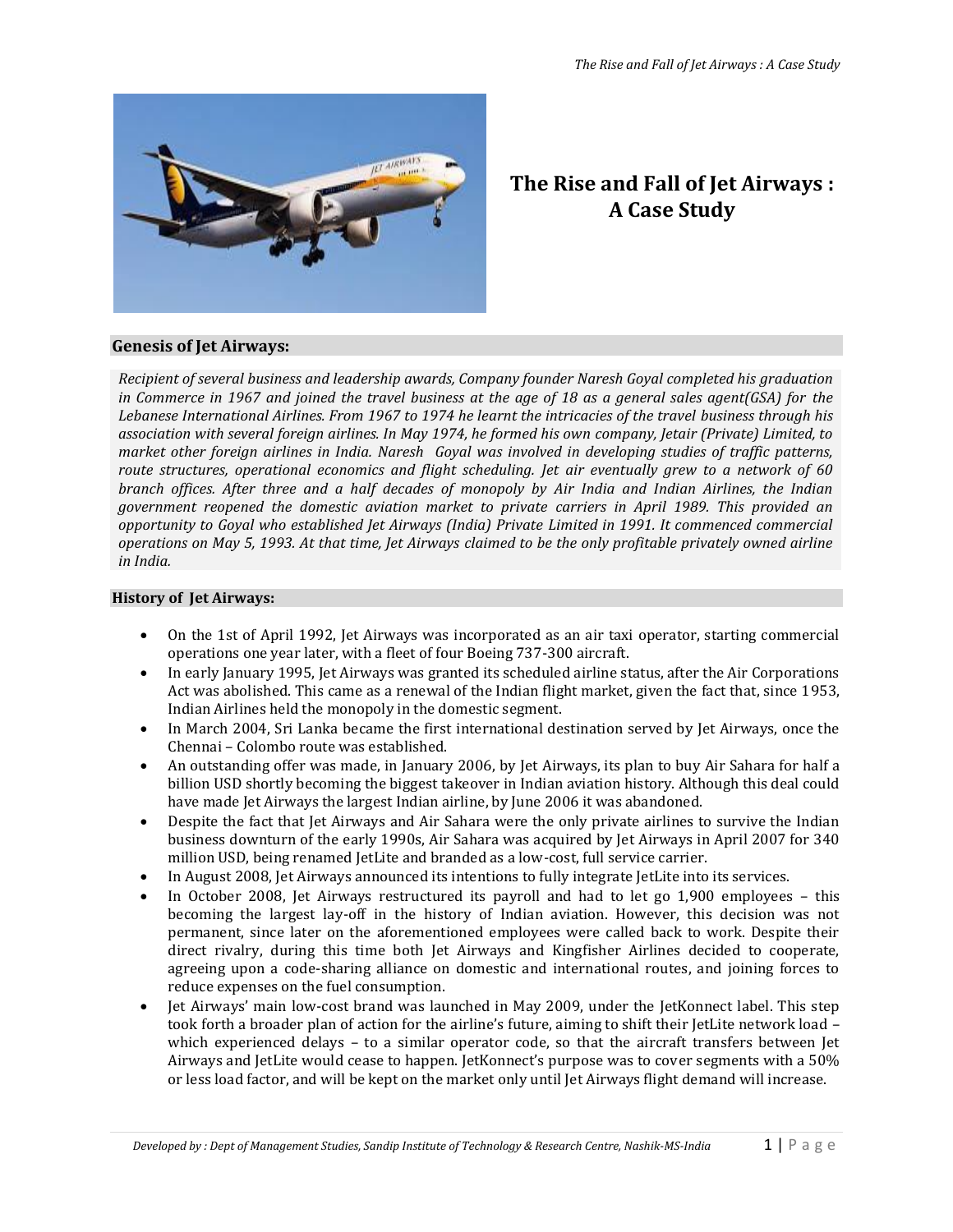- During 2009, new Middle East destinations have been added.
- After numerous complaints (regarding their baggage getting stained from meat products and other
- liquids) sustained by its passengers, Jet Airways decided to forbid the carriage of fish, crab, poultry and meat derivatives, as well as liquid articles, in the checked baggage. This new regulation came into effect starting June 2011, making Jet Airways the first Indian airline to impose this kind of restrictions.
- In January 2012, Jet Airways started operating five ATR 72- 600 aircraft on domestic and regional routes, and, in December, the airline took delivery of the first of four new Airbus A330-300 ordered direct from the manufacturer.
- In April 2013, Jet Airways placed an order for 75 Boeing 737 MAX aircraft, as part of the modernization of its fleet of 737s, with deliveries starting June 2018. The airline also announced that it was ready to sell a 24% stake in the airline to Etihad Airways, a deal that was completed in November.



- In August 2014, Jet Airways announced that, by the end of the year, it would phase out Jet Konnect as part of plans to re-position itself as a uniform full-service operator. By December, Jet Konnect was fully merged with Jet Airways, which became the third full-service airline in India, besides Air India and Vistara.
- In December 2015, Jet Airways announced the closure of its scissors hub at Brussels Airport. By March 2016, the airline started using Amsterdam Schiphol Airport as its new European hub.
- In February 2016, Jet Airways became the second largest airline in India with a 21.2% passenger market share. It also announced the introduction of an in-flight entertainment service for streaming of entertainment content directly to Wi-Fi-enabled personal devices.
- In March 2016, Jet Airways integrated and moved all its domestic and international operations at Mumbai airport, in the newly constructed Terminal 2.
- In 2017, Jet Airways announced codeshare enhancements with Virgin Atlantic, enhancing India US connectivity via London Heathrow, and with Delta Airlines, Air France, and KLM, expanding choice and connectivity options for passengers flying between India and Europe. Jet Airways also signed new codeshare agreements with Hong Kong Airlines, connecting India to Japan, Indonesia, Thailand, Vietnam, and New Zealand over Hong Kong, Fiji Airways for convenient connectivity between India and Fiji via Singapore and Hong Kong, and Jetstar Asia for flights through Singapore.
- No deadly incidents involving Jet Airways aircraft have been recorded so far.

#### **Promising Beginnings:**

Jet Airways' mission of establishing a world-class airline, namely the values of professionalism and warmth were reflected in the product and service delivery to their guests. These core values were built into the brand colors where blue stands for professionalism and yellow represent warmth. Similarly, the chosen corporate symbol—the Flying Sun—was conceptualized as a graphic representation of an aircraft's tail wing speeding past the sun. In the first year itself, they operated 28 daily flights to 12 destinations in India with a fleet of just four Boeing 737-300 aircraft, leased from Ansett Aviation, Australia. Ansett was also the chosen partner for training their pilots and engineers, thus ensuring that operations were reliable and that they placed the safety of guests in the best possible hands Investments were made in hiring the world's best expertise that enabled Jet Airways to deliver a new and superior air travel experience on the ground and in the air, thereby ensuring that our guests would truly experience the 'Joy of Flying'.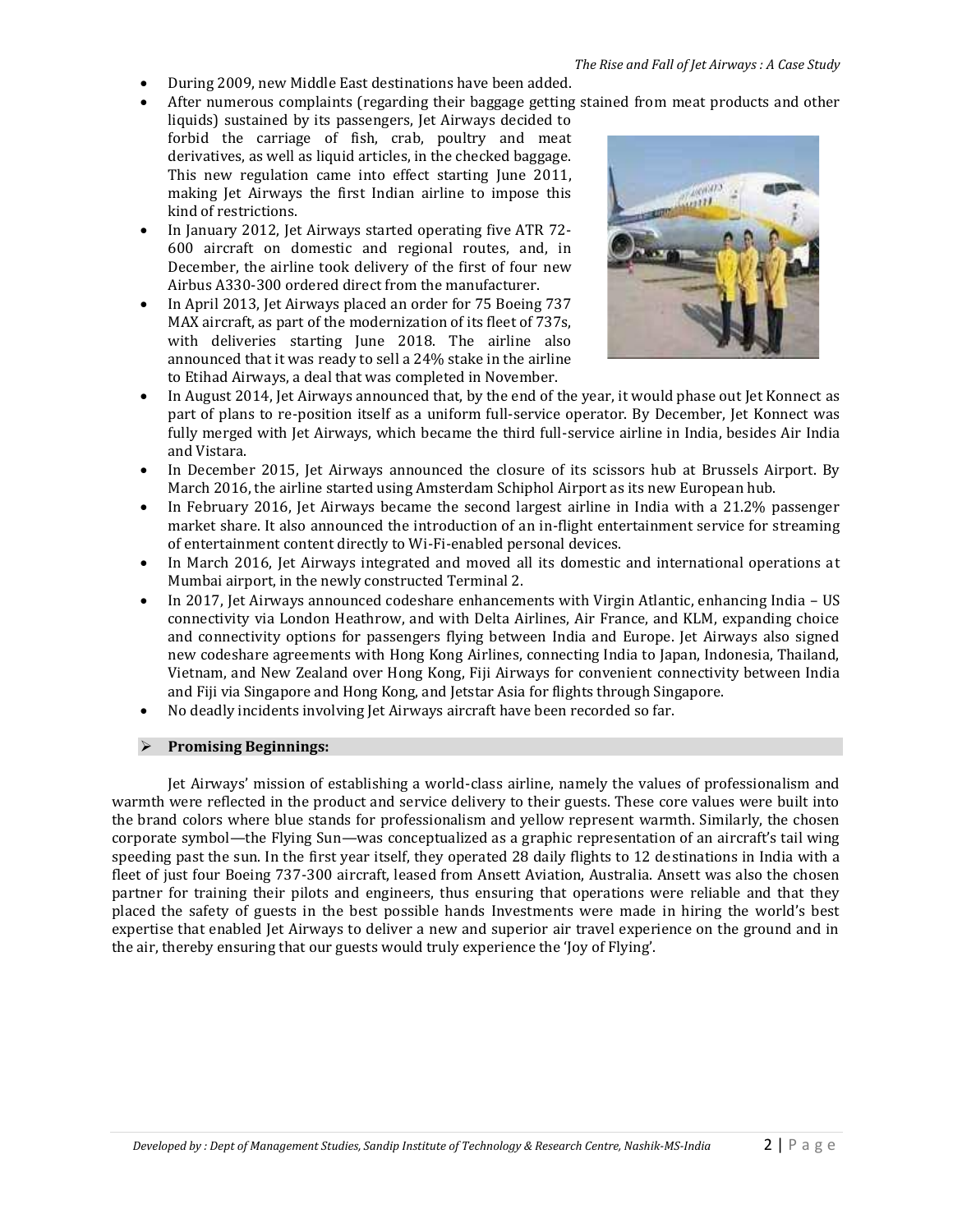#### **Strength to Strength:**

In their first year of operations, Jet Airways announced the launch of a flight connecting Mumbai and Kolkata, two of India's largest cities. This was no ordinary launch; Jet Airways entered the City of Joy with



great hopes and dreams on June 22, 1994. Like other progressive business organizations, Jet Airways has always dreamt of being an airline that brings about change in the social environment it operates in. Since inception, they have sought to make Jet Airways an airline for the people, committed to its social responsibilities and continuously honoring its commitment to the community – a promise they have kept even 25 years on. As part of this Endeavour, they pledged one per cent of their revenue made over three months to Mother Teresa and her Missionaries of Charity in Kolkata. It was an honor and privilege for Jet Airways to be associated with Mother Teresa and her missionaries who continue to work tirelessly towards caring for the underprivileged; they believe her blessings have helped them to reach their silver jubilee anniversary…

The service values of professionalism and customer friendliness were also incorporated into the design of crew uniforms, which projected a contemporary, professional, elegant and friendly appearance. Worn by a young and attractive crew, the early uniforms, that were western in appearance, marked a refreshing

change in the domestic aviation market of the early 1990s. These evolved to stay contemporary again in 1999 and then in 2007 as part of a multi-million dollar rebranding of Jet Airways' corporate identity, undertaken in order to reflect progression from a world-class domestic airline to India's premier international airline. The newer uniforms were designed by renowned Italian designer, Roberto Capucci, who envisioned a group of smart and elegant people rather than 'air crew'. Encouraged by the market response and the successful establishment of operations as per meticulous planning in the first year, they began implementing plans to rapidly expand their network. They added two more Boeing 737 aircraft, increasing the fleet to 6 aircraft and operations to 39 daily flights to/from 14 destinations. By the end of our 10th year of operations, Jet Airways had a fleet of 41 aircraft that operated over 250 flights daily. In the following 10 years, focus was laid on a measured and gradual expansion consistent with market requirements, and in 2011 reached another milestone when we took delivery of the 100th aircraft into the fleet. Today, the airline operates a fleet of 119 aircraft.

#### **Connecting India to the World:**

They became the first private Indian airline to fly to international destinations, setting a benchmark for other airlines in the Indian civil aviation sector to follow. Chennai-Colombo was followed in quick succession by the launch of flights from Delhi to Kathmandu in May 2004. By late 2007, Jet Airways had opened new international routes to important tourist and business traffic destinations such as Singapore, Bangkok and London, and had flown over 75 million passengers!

The induction of newer, next generation aircraft enabled them to further upgrade their product offerings on the long-haul international routes and add more destinations to their network. In 2007, they had begun taking delivery of B777-300ERs and the A330-200s with their uniquely designed seating configurations, flat beds in Première and the individual suites in First Class on the B777-300 ERs. On August 5, 2007, Jet Airways commenced operations to Newark via Brussels, becoming India's first private sector airline to operate scheduled services across the North Atlantic quickly followed by another daily long-haul Trans-Atlantic flight to Toronto. Jet Airways had also introduced Brussels as its international gateway in 2007, making history by being the first Indian carrier to do so. By April 2008, international operations had expanded exponentially to include flights to Bangladesh, Belgium, Canada, Hong Kong, Nepal, Singapore, Sri Lanka, Thailand, United Kingdom and the United States of America.

Jet Airways' reputation as one of the fastest-growing airlines in the world was further enhanced in 2008 with a foray into the Gulf, which has proved to be an important sector for them due to the high trade and tourism between India and the Gulf region. They have steadily risen in the Gulf market and are today the largest private Indian airline to fly there.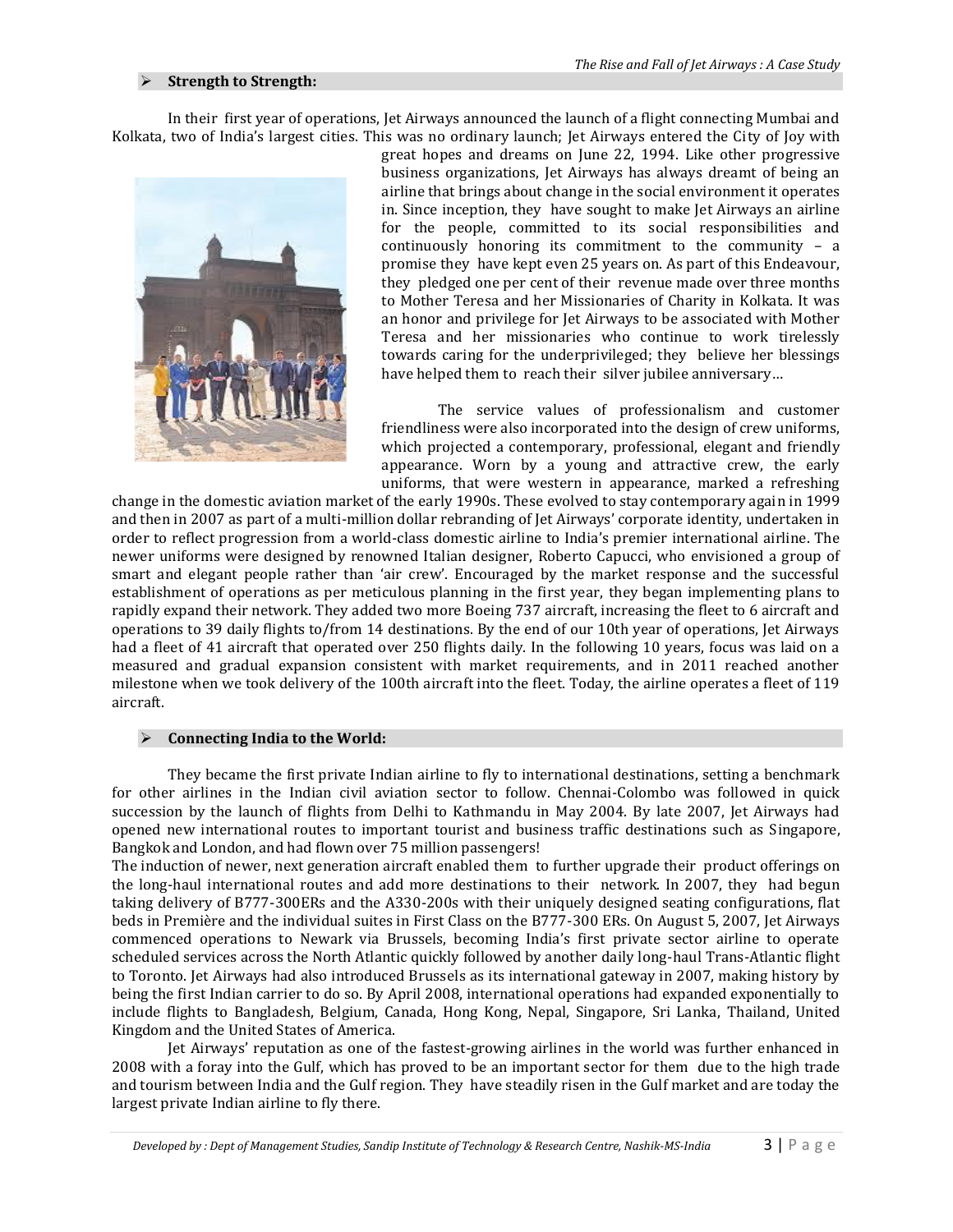The year 2013 saw Jet Airways forge a strategic alliance with Etihad Airways under the FDI Policy of the Government of India, where Etihad Airways held 24 per cent of the enlarged share capital of Jet Airways. An unparalleled first in the history of Indian civil aviation, this alliance created a combined network of 140 destinations, providing guests with access to international destinations as never before.

As aviation dynamics in Europe changed, Jet Airways took the decision of shifting its international base from Brussels to Amsterdam in the spring of 2016 in order to allow greater connectivity to its guests in Europe and America. The move to Amsterdam Schiphol Airport was a significant step for us and it demonstrated their continuous Endeavour to provide greater choice and better connections for guests – starting with two daily non-stop flights from its international gateways in Mumbai and Delhi, and a third later from Bengaluru as well.

In November 2017, Jet Airways went on to sign a landmark 'Enhanced Cooperation Agreement' for the development of operations between Europe and India, with code share partners Air France and KLM Royal Dutch Airlines. This was a first-of-its-kind association in the India-Europe market and an extension of their strong partnership between the three networks. Their valued guests could now choose from 64 weekly flights with multiple travel options from 106 destinations across Europe and 45 cities in India, as well as 200 destinations across North America, thus benefiting from a seamless service throughout Jet Airways, Air France and KLM Royal Dutch Airlines' networks as well as their code share partner Delta Air Lines.

As they look back at the last 25 years, they feel a great sense of satisfaction and justifiable pride and humility at having grown from being India's best and most preferred domestic airline to India's premier international airline with direct flights to 65 destinations (45 domestic and 20 international) that span the length and breadth of India and beyond, as well as more than 450 destinations globally with their code share and interline partners.

#### **At the forefront of New Technology:**

Their emphasis on cutting-edge technology was one of the key factors for their success. They realized early on that if they were to build an airline that is at par with the best in the world, they needed to be relentless in their pursuit to continuously innovate. After the first flight that introduced the Modern Generation B737-300 to India, they set out to upgrade their fleet with a clear focus on high-quality, reliable service.

In 2015, Jet Airways also placed its largest ever fleet order – 75 Boeing Max aircraft. The Boeing 737 aircraft type is the backbone of Jet Airways' fleet. The Boeing 737 MAX aircraft serve the airline not only to replace its existing fleet but also to equip it with modern and environmentally progressive airplanes thereby fueling the airline's expansion strategy to support its network and growth aspirations in the world's fastest growing aviation market.

Technology has also been employed every step of the way to enhance the travel experience for guests. Some of these include the pioneering concepts of satellite ticketing at corporate houses; e-ticketing; Jet Mobile (mobile ticketing); Jet Wallet (self-service GPRS booking channel in association with Vodafone); IVR booking (with e-tickets sent via email); automated ticketing at travel agents; mobile apps for Android, iOS, Blackberry and Windows ; Jet Advance (where guests have flexibility to advance their booking for a nominal fee); integrating Google Now into the booking system so that guests using the app can receive updates on upcoming flights and flight status. Similarly, a number of time-saving check-in options were introduced over the years, such as Web Check-in and Kiosk Check-in In a first in the Indian market, 2016 saw Jet Airways roll out an in-flight entertainment service, Jet Screen that allowed fliers to now stream over 200 hours of digital content on smartphones, tablets or laptops for free. This new wireless streaming in-flight entertainment service offered guests an exciting range of Indian, Hollywood, regional and international movies, famous TV shorts, video games and music to suit every mood and taste. Today, Jet Screen offers our guests more than 330 hours of in-flight entertainment; to put that in perspective, if one were to watch all of it in one go that would be almost 14 days of non-stop content!

#### **Jet Airways' Strategy and Operations:**

Jet Airways' strategy in the 1990s was to position itself differently from Indian Airlines, which was then the dominant player in Indian aviation. Indian Airlines had a wide network of destinations across India, along with a large and varied fleet of aircraft, the pick of flying slots at airports, and the valuable backing of the national government. Despite these advantages, the airline's performance was far from satisfactory. The airports and planes were badly maintained, the staff was indifferent (and sometimes rude) to passengers, and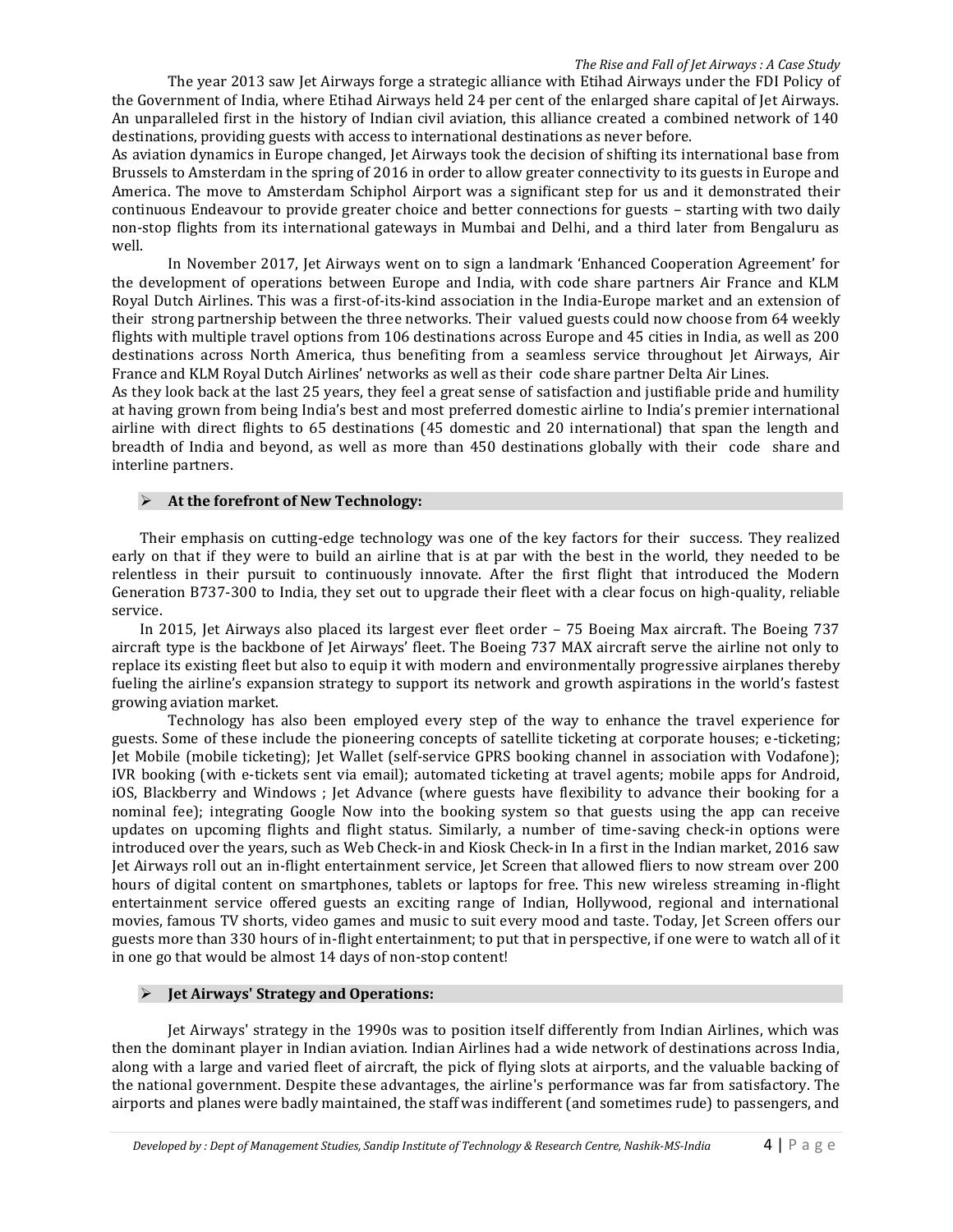operations were ridden with inordinate delays and cancellations. Despite this, the airline was profitable, as passengers wishing to fly had no other choice until the early 1990s...

#### **Growth and Expansion:**

In January 2006, Jet Airways announced its intention to acquire [Air Sahara](https://en.wikipedia.org/wiki/Air_Sahara) for US\$500 million in an allcash deal; however, the deal fell through in June 2006. On 12 April 2007, the deal was back on track with Jet Airways agreeing to pay **☆14.5** billion (US\$210 million). On 16 April 2007, Air Sahara was renamed as [JetLite](https://en.wikipedia.org/wiki/JetLite) and was marketed between a low-cost carrier and a full service airline. JetLite became a wholly owned subsidiary of Jet Airways. In August 2008, Jet Airways announced its plans to integrate JetLite into Jet Airways. In October 2008, Jet Airways laid off 1,900 of its employees, who were later re-instated due to intervention from the Ministry of Civil Aviation.[\[48\]\[49\]](https://en.wikipedia.org/wiki/Jet_Airways#cite_note-48) In October 2008, Jet Airways entered into an alliance with rival [Kingfisher Airlines](https://en.wikipedia.org/wiki/Kingfisher_Airlines) for code-sharing on domestic and international flights, collaboration on [frequent-flyer program](https://en.wikipedia.org/wiki/Frequent-flyer_program) and sharing crew and ground handling equipment. On 8 May 2009, Jet Airways launched another low-cost brand, Jet Connect. It operated a fleet of [Boeing 737 Next Generation](https://en.wikipedia.org/wiki/Boeing_737_Next_Generation) and [ATR 72](https://en.wikipedia.org/wiki/ATR_72) aircraft and operated on profitable short-haul routes with highe[r passenger load factors.](https://en.wikipedia.org/wiki/Passenger_load_factor)

#### **Fall from Grace:**

When Goyal and his wife, Anita, started Jet in 1993, state-run Air India was the only formidable opponent, and the country's aviation market was just taking off.

Goyal's pitch was ensuring the country's biggest private carrier had impeccable service - a world-class product built in India.

Jet's problems began when it embarked on an aggressive international expansion plan, said an industry exe cutive who has been associated with the airline.

The carrier ordered 22 wide-body aircraft for delivery over about 18 months, starting in 2006, depleting

cash.

Then Jet bought a struggling Indian airline called Sahara for 14.5 billion rupees (\$209 million) in 2007 that had an ageing fleet and did not fit Jet's corporate culture.

Meanwhile, a newcomer, low-cost carrier IndiGo, had begun chipping away at Jet's market share with cheap fares.

In 2013, Jet was close to running out of cash, but survived collapse when Abu Dhabi's Etihad Airways bought a 24 percent stake in the Indian airline. As part of the deal, Etihad also bought three pairs of Jet's landing slots at London's Heathrow airport and 51 percent stake in its frequent flyer program.

To compete with low-cost carriers, Jet has lowered prices without reducing its expensive services. High fuel prices and hefty taxes have compounded the spending issues.

#### **Fall from Grace: Phase –I**

#### *1900 Employees Sacked and Then Reinstated:*

Jet had been constantly incurring losses since 2007-08."Buying Sahara was a big strategic mistake by Jet. This happened at a time when Jet was growing aggressively on the international front and facing tremendous competition in local market', said the India head of the Centre for Asia Pacific Aviation (CAPA). The first sign of real trouble in Jet became apparent in 2008 when Naresh Goyal entered into an operational tie-up with arch rival Vijay Mallya's Kingfisher.

#### *Sacking of 1900 employees***:**

This step was followed by Jet sacking 1,900 cabin crew members in October 2008, all probationary and temporary workers, across all categories and departments. It was justified as an attempt to switch to leaner business models and cost-optimize the business operations of the airways. According to Jet, the layoffs were *"unfortunate"* but "*unavoidable*" because *"everybody is bleeding"* as the cost of business has gone up by 30 percent and the alliance is aimed at reaping "*maximum synergies*." *"The economic viability of the industry has been severely affected by the record high fuel prices and most recently due to the crisis of the financial* 

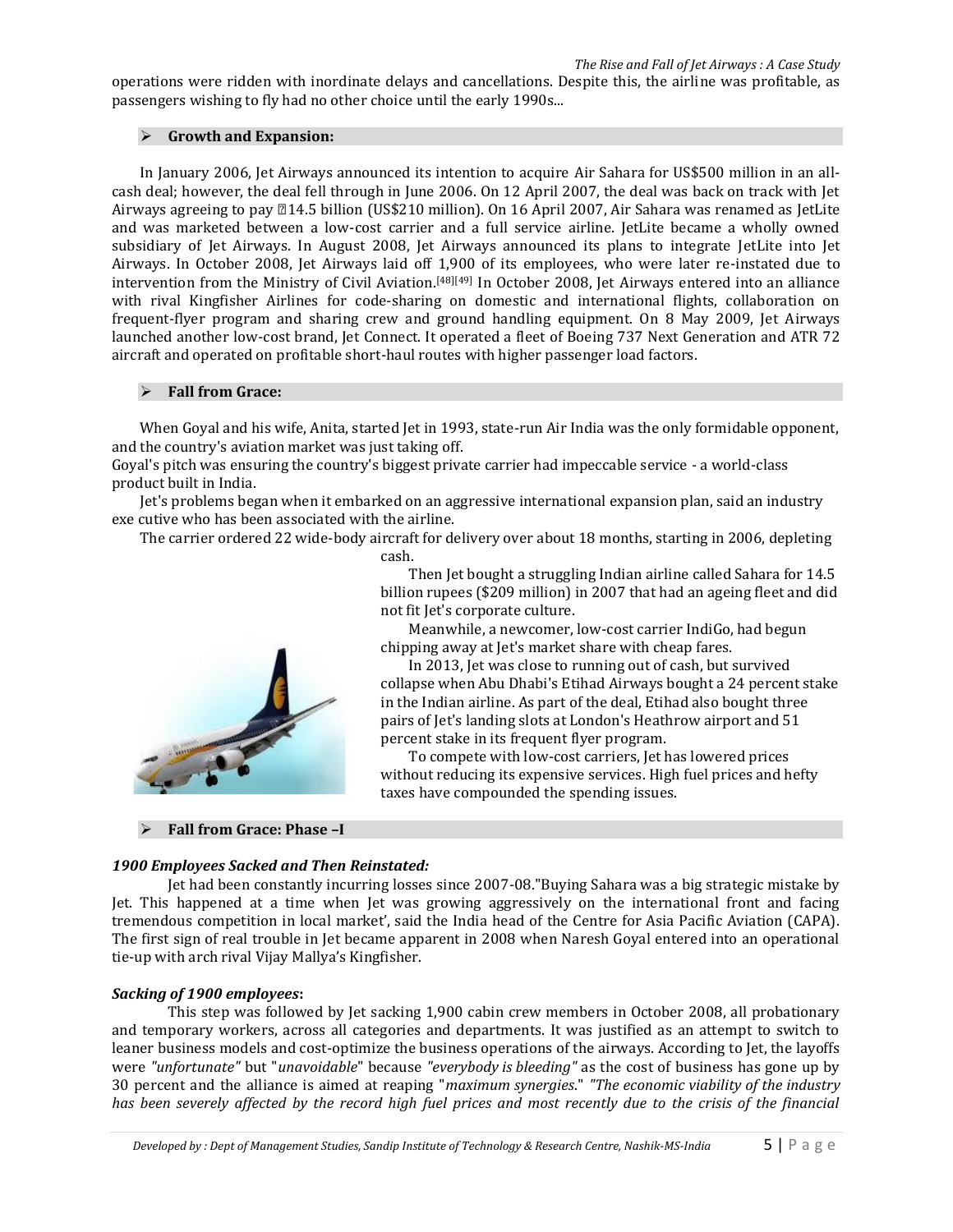*markets globally and the downturn in traffic,"* Jet Airways said in a statement. *"Jet Airways expects these difficult market conditions to continue."* Jet Airway CEO Wolfgang Prock Schaeu and Executive Director B Saroj Datta held a press conference in Mumbai where they explained the company's decision to terminate the services of company employees.

*"It is an unfortunate decision, which all of us in the company regret. A total of 1,900 people are being served separation notice. 800 have already been served notice. In the next few days the others will also be served notice. It is an attempt to save the jobs of remaining 11,100 employees,"* said Dutta at the airline's headquarters in Mumbai. He said the decision to terminate the employees had nothing to do with the alliance entered into with Kingfisher. "It (alliance) has nothing to do with the workforce of the companies. These are independent decisions of the two companies." It resulted in a severe backlash not just from employees but also from the government, political parties and regulatory bodies who forced the airline to take back the sacked people. It was in fact an example showcasing the importance of managing stakeholders in a change management plan. Some commented on the manner in which it was conducted-employees waiting at home for office transport found that the vehicles never came; when some of them reached the airport on their own, they discovered that their jobs were in jeopardy.

#### *Reinstatement of 1900 employees:*

Jet Airways chairman Naresh Goyal, in a dramatic press conference late on Thursday night, said his airline would take back each and every one of the 1,900 sacked Jet employees because he understood their pain and "would not be able to sleep peacefully" if he did not reverse the retrenchments. *"I apologize for all the agony that you went through," Mr Goyal said, his statements directed at the retrenched staff.* The volte face caught everyone by surprise. Jet Airways Chairman Naresh Goyal reinstated the employees a day later saying that he was not aware of these sackings. *"I was not there when this decision was taken. I came to know about it later." "I have not been able to sleep all night. I apologize for what has happened,"* an emotional Jet Airways Chairman Naresh Goyal told reporters at a late night press meet. "I request all of you to start work from tomorrow morning," he said. Goyal said his conscience did not allow economic consideration to be the reason for sacking employees. "When I saw the tears rolling down some of the workers face I was moved. Icannot see you all unhappy. My workers are like my family members," he said. "It is my personal decision as father of the family". The company had said it was forced to trim staff to cut its losses but Goyal claimed that he had not been consulted before the Jet senior management ordered the retrenchment. This statement was contradictory to the earlier ones and puzzled quite a few analysts. The Indian aviation industry was going through a tough phase and experts felt that it was in the interest of the company to retrench employees to remain competitive. Experts largely felt that Goyal had capitulated under pressure from external parties while others felt that all may not be well with the organizational communication mechanisms at Jet.

*"While the mishandling of the Jet Airways sacking and reinstatement of 1,900 employees was an HR and PR disaster, the larger implications of what happened are also worth considering. It is not just that the chairman of India's most successful airline became the butt of jokes, it is also a question of what he knew, when he knew it, and who did the bungling." - Anjuli Bhargava, Columnist, Business Standard, October, 2008.* 

*"The sackings were completely illegal. There was no notice nor was government's permission taken to sack 1800 employees. Perhaps they realized their folly and decided to take these employees back. The matter would have landed in the court."." - Anand Pujari, Labour lawyer, SI Joshi & Co. in October 2008*

# **Fall from Grace** : **Phase –II**

#### *Formation of the NAG :*

The retrenchment and then the reinstatement saga had bred insecurity among the employees. The airline pilots did not have any union and being contract employees could be shown the door anytime. It was reasoned that the current financial crisis may badly affect the lives of the younger pilots who may be laid off any time as the mass sacking had indicated. This led to the formation of the National Aviators Guild the NAG. On July 24 2009, the NGA -National Aviators Guild- was registered by the Regional Labour Commissioner. Captain Sam Thomas and one of his colleagues played a significant role in the formation of the Union. *What does the law say? :*

The right to form a Union is the essence of any socialist state (including India) and apart from the Constitution; it has also been codified in the Trade Union Act, 1926. The crucial point is that it uses the word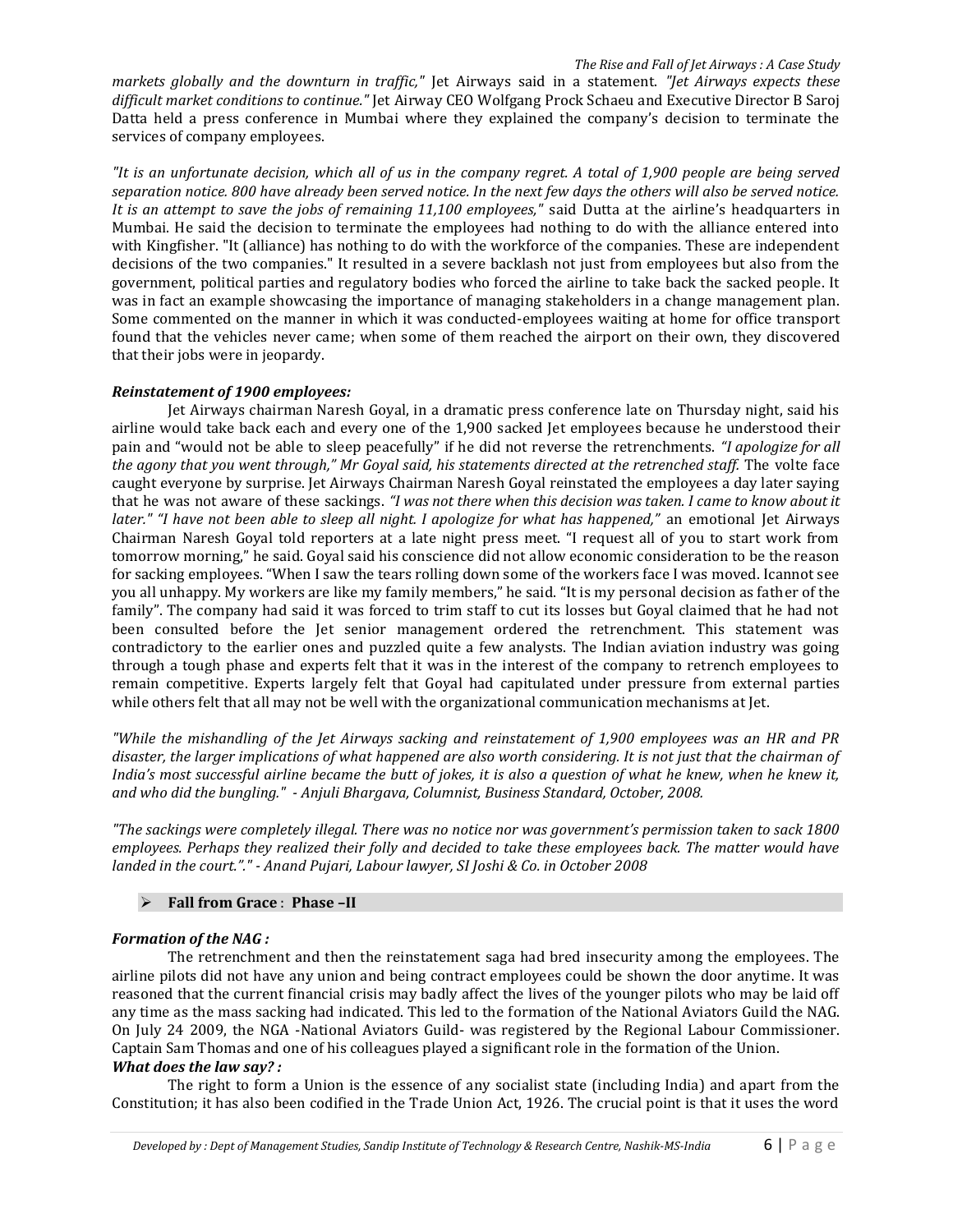'employee' rather than 'workmen'. The management obtained an *ex parte* order from the Bombay High Court by virtue of Sections 22 and 23 of the Industrial Disputes Act restraining the NAG from striking. Further, since the matter was pending before the Labour Commissioner, it was asked that the dispute be resolved via that medium as soon as possible. It was strongly rumored that the Centre was planning to invoke the Essential Services Maintenance Act (ESMA) - a law used in an extremely rare situation to compel the pilots to fly or else face criminal prosecution. Elsewhere it was reported that the Centre and the DGCA were planning to move an Amendment to the Industrial Disputes Act, 1947 to remove airline pilots from the definition of workmen from the Act. This could ensure that they can never legally form unions and go on strikes.

#### *The Email Announcing the Termination of Service:*

On July 31, 2009, the two senior pilots of Jet Airways, who were both office-bearers of the newly formed NAG, were dismissed. They were sent a single-line e-mail stating that their services were terminated with immediate effect and no reasons were assigned for the same. Management alleged that the two captains went around coercing pilots into signing the union membership form. The pilots on their part maintained that their request for discussion and representations were ignored by the management. According to the pilots their appeals fell on deaf ears; NAG issued a strike notice on August 24, 2009. Jet's Executive Director Saroj Datta stated that the reason behind sacking pilots were internal disciplinary issues and the lawyers were duly consulted before the sacking of pilots. The pilots had gone on mass leave without making any attempt to talk with management, he said, adding, that the move resulted in disruption of operations and caused huge losses to Jet. On his part, Thomas, the joint secretary of NAG said, any sacked employee deserved an explanation and he was not given any for his retrenchment. By not officially calling it a strike, Thomas said the pilots were still within the law.

### *Discussions and Negotiations:*

Talks between the pilots and the management failed to resolve the crisis and the deadlock continued. The striking pilots continuously demanded the re-instatement of their sacked colleagues. Meanwhile news reports filtered in that pilots of Jet Airways had skipped a scheduled meeting with the management of the airline as the imbroglio entered its third day. According to a news report, pilots were quoted as saying that they were not informed about the meeting in advance. The meeting was to be mediated by the Central Labour commissioner. The two parties were also scheduled to meet the Labour Commissioner in Mumbai where a case relating to sacking of the two senior pilots was pending. According to reports, the pilots union was unwilling to meet the management and held a meeting to chart out future course of action. Capt Sam Thomas, Joint General Secretary of National Aviators Guild, which was spearheading the agitation, claimed that overall 500 pilots have reported sick. "There are no talks so far. We have not got any invite from the management side showing their willingness to talk to us," he claimed. The pilots maintained that they would not return to work until the management took back four colleagues who were sacked. Two of them were allegedly shown the door 45 days ago for forming a union – the National Aviators Guild (NAG) – while the other two were sacked as the protest action began.

The four-day strike had led to the cancellation of nearly 700 flights, costing hardships to over 28,000 passengers. The stalemate between the striking pilots of the Jet Airways and its management failed to come to an end even on the fourth day as talks held between the two factions remained inconclusive. The next round of discussion was expected to take place on Saturday in Mumbai, said television reports on Friday evening. Conciliation talks between agitating Jet Airways pilots and the airline management were held in the national capital before the Chief Labour Commissioner to break the deadlock that has severely disrupted flights across the country. Besides Chief Labour Commissioner S K Upadhyay, the talks were reportedly being attended by Jet executive director Saroj Dutta, CEO Hafiz Ali and head of operation Captain Mohan. The pilots' body National Aviators Guild (NAG) was being represented by its president Captain Girish Kaushik and Captain Sam Thomas. The conciliation meeting under the auspices of the Labour Commissioner on August 31 did not produce the desired result and the management was asked to furnish the reasons for the sacking of the two pilots by September 7. They failed to comply and the Labour Commissioner fixed the next meeting for September 14.

A few days later Jet terminated the services of a few more senior captains and also obtained a Contempt of Court order from Mumbai High Court, on September 9, 2009. This move actually firmed up the determination of the pilots to keep close ranks in support of their dismissed colleagues. Goyal further incensed the pilots association when he referred to the pilots as terrorists; that they were holding the country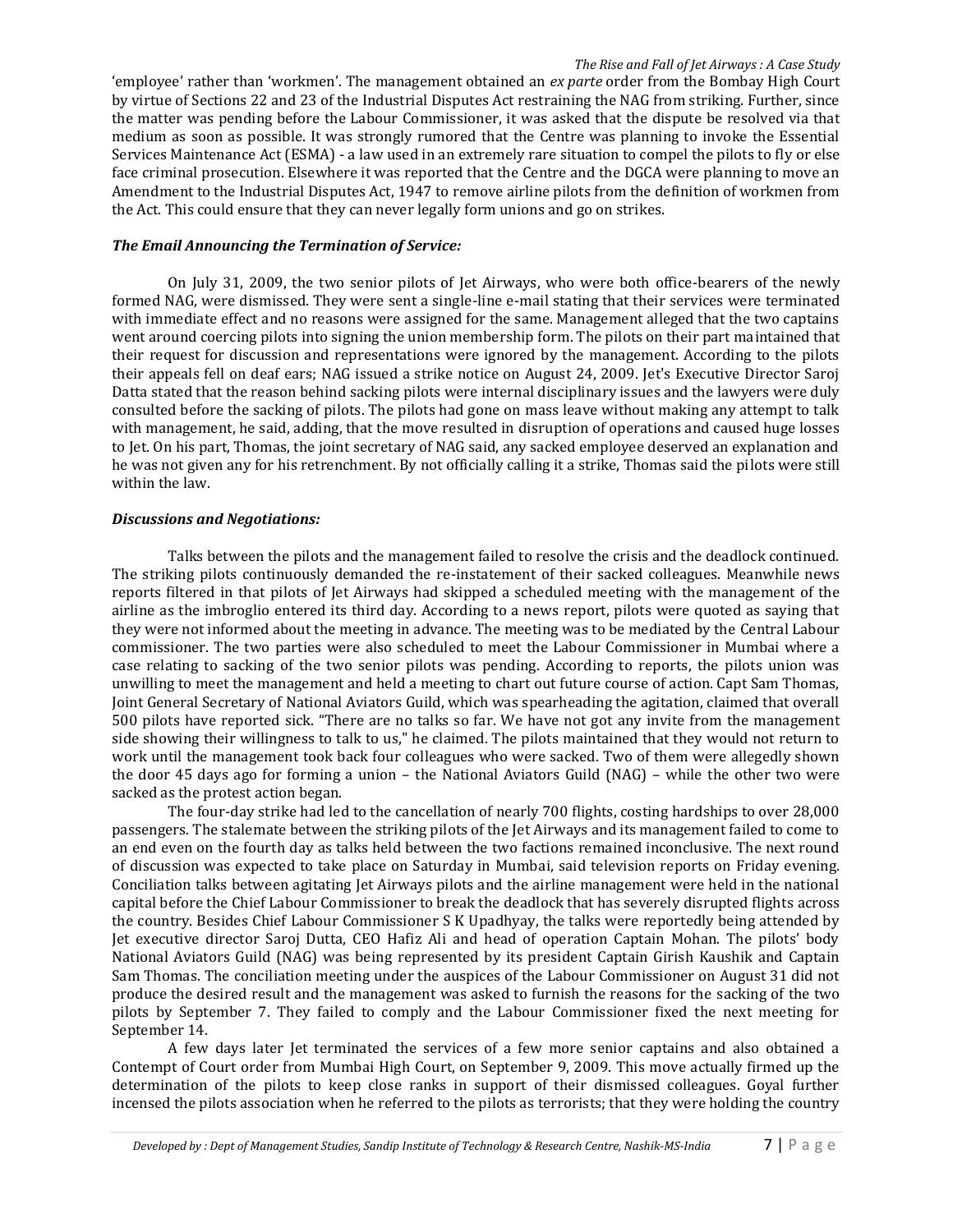to ransom and announced that he would bring in foreign pilots to cope with the situation. *"I am open to meeting and talking to the pilots. I will be more than happy to meet them. But they cannot harass the passengers,"."We won't tolerate such blackmail. The livelihood of more than 30,000 employees of Jet Airways is at stake," the airline chief said.* The NAG withdrew the strike notice on the evening of September 7, 2009 but the members were agitated that the two pilots had not been reinstated. More than 300 of them reported sick. The only demand of the pilots' union was to reinstate the two pilots. Instead, the management used a battery of high-profile lawyers to obtain a stay from the Mumbai High Court. Meanwhile, air travelers were facing a harrowing time as the airline cancelled over 200 flights. Jet cancelled 21 international flights operating on South East Asia sector to Bangkok, Hong Kong and Singapore. The airlines services to Gulf countries, the US and Europe were also badly affected. In Delhi, about 15 flights remained cancelled by virtue of flight cancellations and unavailability in other flights. The NAG at the same time filed petitions in the Chennai High Court against Jet Airways on the hiring of expatriates for the job. On September 10, a public interest case was filed in Chennai High Court, highlighting the flight safety issues in the procedure for issuing permits to foreign pilots, who get preferential treatment over Indian pilots.

### **Fall from Grace** : **Phase –III (August- 2018)**

#### *What exactly is happening at Jet Airways:*

The news of Jet AirwaysNSE -2.73 % telling its employees to take salaries cuts has sent shock waves in the sector. Most airlines are battling challenges on the profitability front but the salary cuts at Jet have highlighted the problem starkly. Jet has informed its employees that the airline would not be able to operate beyond 60 days unless cost-cutting measures, which include pay cuts, are put in place, according to ET report that cited sources.

#### *What actually happened?:*

Jet Airways has informed its employees that they would have to take an up to 25% cut in their salaries as cost of operations for airlines is increasing on the back of rising crude and a falling rupee. Salary cuts are in the range of 5% (for those earning Rs 12 lakh annually) to 25% (for those earning Rs 1 crore and above) starting this month. Jet said senior management had already taken pay cuts.

This decision hasn't gone down well with the pilots, who have not agreed to a pay cut in a market that is struggling with a huge deficit of pilots, especially commanders. In a similar move last year, the airline had reduced the salaries and other benefits of about 350 junior pilots by about 30% from August.

#### *Why the pay cuts :*

The airline says pay cuts are part of its cost-cutting exercise. "As part of its cost rationalisation measures, the airline continues to evaluate all initiatives to achieve greater business efficiencies. Payroll is one of the important components of cost structure and the senior leadership has undertaken a reduction in salary to lead by example," the airline told ET.

In a statement, the airline said it was focusing on creating a healthier and more resilient business and that it had been implementing several measures to cut costs and raise revenue margins. The airline has also said that that it was committed to sustainable growth and was planning to add 225 B737 MAX aircraft. At least 11 of these aircraft would be inducted this year, it said.

Jet has refuted "speculative comments from certain vested interests", terming them "deliberate attempts to undermine Jet Airways' transformation efforts".

#### *Profitability challenges:*

After two consecutive years of profits in fiscal 2016 and 2017, Jet incurred losses of about Rs 76 crore during FY2018. Industry analysts say it is likely to report a loss of Rs 1,000 crore in the first quarter of the current fiscal. Jet is not the only carrier that has witnessed a decline in profitability. IndiGoNSE 0.23 %, India's largest carrier by passengers flown, has reported a 91% drop in profits .The bottom line of airlines is getting hit due to high cost but lower yields in India, which is the largest growing market in terms of passenger growth on the globe. Analysts say fall in yields is due to airlines not being able to charge a premium on fares booked at the last minute.